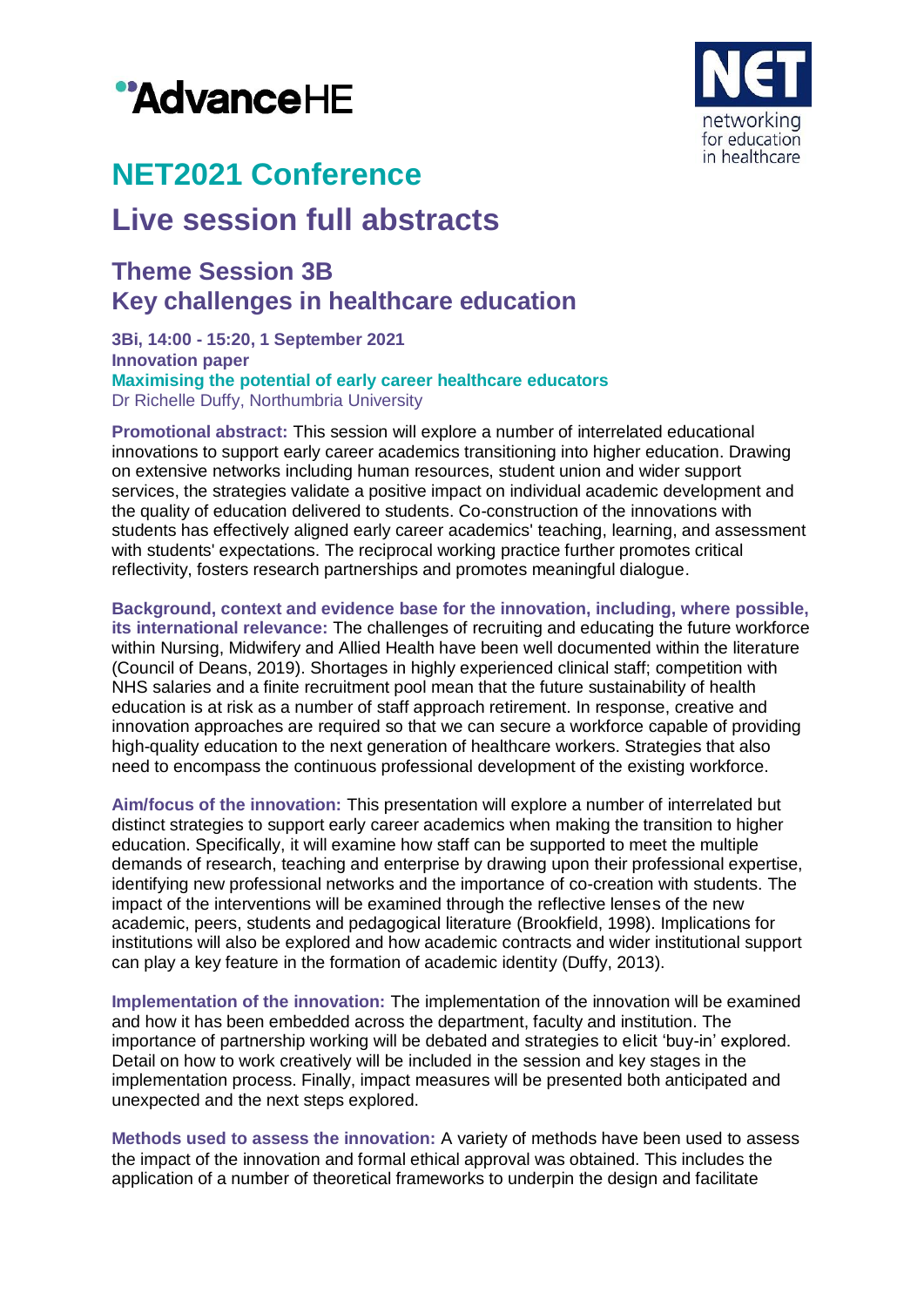feedback including the use of coaching techniques (Devine, *et al.*, 2013). Also, Brookfield's (1995) reflective module which was used to frame and capture early academics' critical reflections. Qualitative and quantitative data have also been obtained gathered through indepth interviews, programme and module evaluations, staff and student feedback and wider institutional metrics.

**Key findings:** Key to the success of supporting early career health academics is the need to adopt a multi-layered institutional-wide support network. At a local level this involves establishing protected time and creating a safe space for critical reflection on their development alongside other academics in the same position. Facilitated by an experienced academic, it enables them to work through commonly faced tensions and identify pragmatic and creative solutions. The 'community socialisation processes' facilitate a shared repertoire, mutual engagement and joint enterprise (Wenger, 1998). When aligned with wider support strategies across the institution it provides an effective environment to promote identity actualisation and maximise teacher potential.

#### **Three key points to indicate how your work contributes to knowledge development within the selected theme:**

- The findings validate the link between early career academic support and high quality education. By creating space to reflect on the dynamic academic and organisational socialisation processes encountered, staff are able to identify creative ways of working and construct innovative teaching and learning strategies.
- The work presents a number of practical suggestions for addressing some of the key challenges faced in the recruitment and development of staff to healthcare education.
- The approaches used demonstrate how our learners can be more involved in the initial education of academic staff, shape their professional identity and promote a student-focussed personal philosophy from the outset.

#### **References:**

Brookfield, S. (1998) 'Critically Reflective Practice.' *The Journal of Continuing Education in the Health Professions*, 18(4), 197-205.

Council of Deans (2019) The academic workforce in health faculties. Available at: [https://councilofdeans.org.uk/wp-content/uploads/2020/01/CODH.ASC.report\\_v4.pdf](https://councilofdeans.org.uk/wp-content/uploads/2020/01/CODH.ASC.report_v4.pdf) [Accessed 28th January 2020].

Devine, M., Meyers, R. & Houssemand, C. (2013) 'How can coaching make a positive impact within educational settings.' *Procedia - Social and Behavioural Sciences*, 93, 1382- 1389.

Duffy, R. (2013) 'Nurse to educator? Academic roles and the formation of personal academic identities.' *Nurse Education Today*, 33(6), 620-624.

Wenger, E. (1998) *Communities of Practice: Learning, Meaning and Identity*. Cambridge: Cambridge University Press.

**Keywords:** Innovation, Healthcare Workforce, Support, Develop.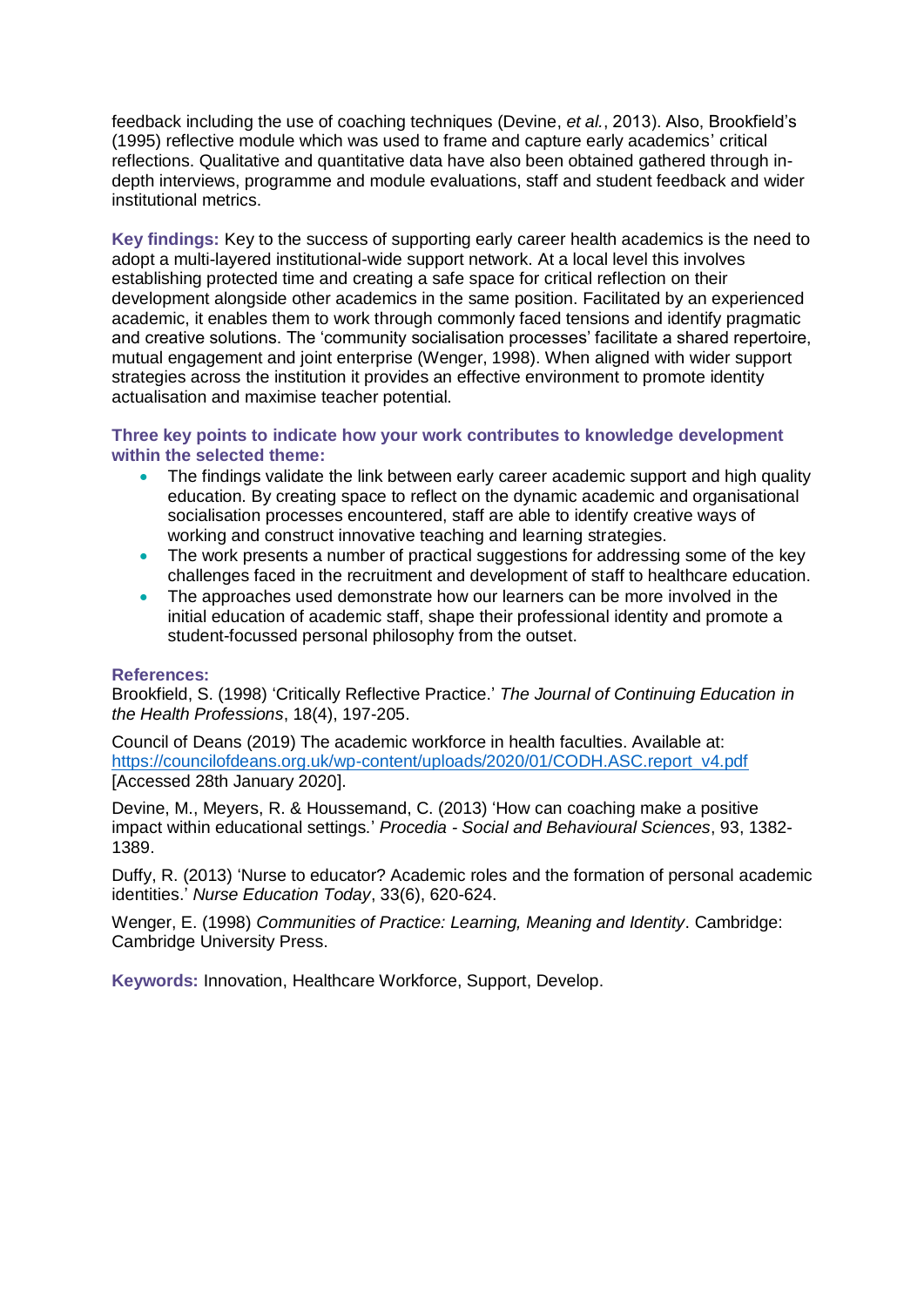#### **3Bii, 14:00 - 15:20, 1 September 2021 Research paper Underrepresentation of men on Pre-Registration Nursing programmes in Scotland: How can we improve recruitment and minimise attrition?** Dr Heather Whitford, University of Dundee

**Promotional abstract:** Men are underrepresented on Pre-Registration programmes of Nursing and have higher attrition rates. Two mixed-methods studies investigated the reasons. We found that in spite of Nursing being perceived as worthwhile, it was not felt to be a career for men. Male Nursing students can feel isolated and vulnerable on programme and some have difficulty accessing learning opportunities. The findings suggest that gendered assumptions about Nursing need to be challenged, and proactive support measures for male students are required.

**Background, including underpinning literature and, wherever possible, the international relevance of the research:** The number of current nurse registrants in the UK who note their gender as male has remained relatively static over the last few years at around 11% (NMC, 2019). This pattern is similar to many other countries worldwide. In Scotland male Pre-Registration Nursing students are slower to complete and are more likely to take time out of their course than females (Whitford, *et al.*, 2018).

**Aim(s) and/or research question(s)/research hypothesis(es):** The aim of this study is to explore the influences and causes of under-representation of men in Pre-Registration Nursing in Scotland, the reasons for higher attrition of men and ways of improving retention.

**Research methodology/research design, any ethical issues, and methods of data collection and analysis:** Two mixed-method studies were undertaken in Scotland; the first, using focus groups and an online survey, explored the views of male Pre-Registration Nursing students, university and college Nursing lecturers and school guidance teachers about reasons for this imbalance while the second explored reasons for higher attrition and ways of improving retention by conducting 1:1 telephone interviews with men who had withdrawn from Pre-Registration Nursing programmes and focus groups with current male and female students and Nursing lecturers.

**Key findings and recommendations:** Findings from the first study indicate that although Nursing was considered a worthwhile career offering stability and many opportunities, it was also viewed as not being a job for men. Encouragement from others, positive role models or an insight into nursing from significant others could all be helpful in negating this. Being mature and having resilience were important factors helping men to cope with being a male Nursing student in a predominantly female workplace.

The second study found that male students feel isolated and vulnerable on programme, faced challenges gaining access to learning opportunities, are stereotyped in terms of their masculinity and physical attributes and feel they stand out as different in both the classroom setting and on clinical placements.

**Three key points to indicate how your work contributes to knowledge development within the selected theme:**

- Nursing is viewed as a worthwhile career choice for men.
- The continuing gendered assumptions need to be challenged if more men are to be attracted to Pre-Registration Nursing programmes.
- Positive measures are required to support male students to complete their Nursing education.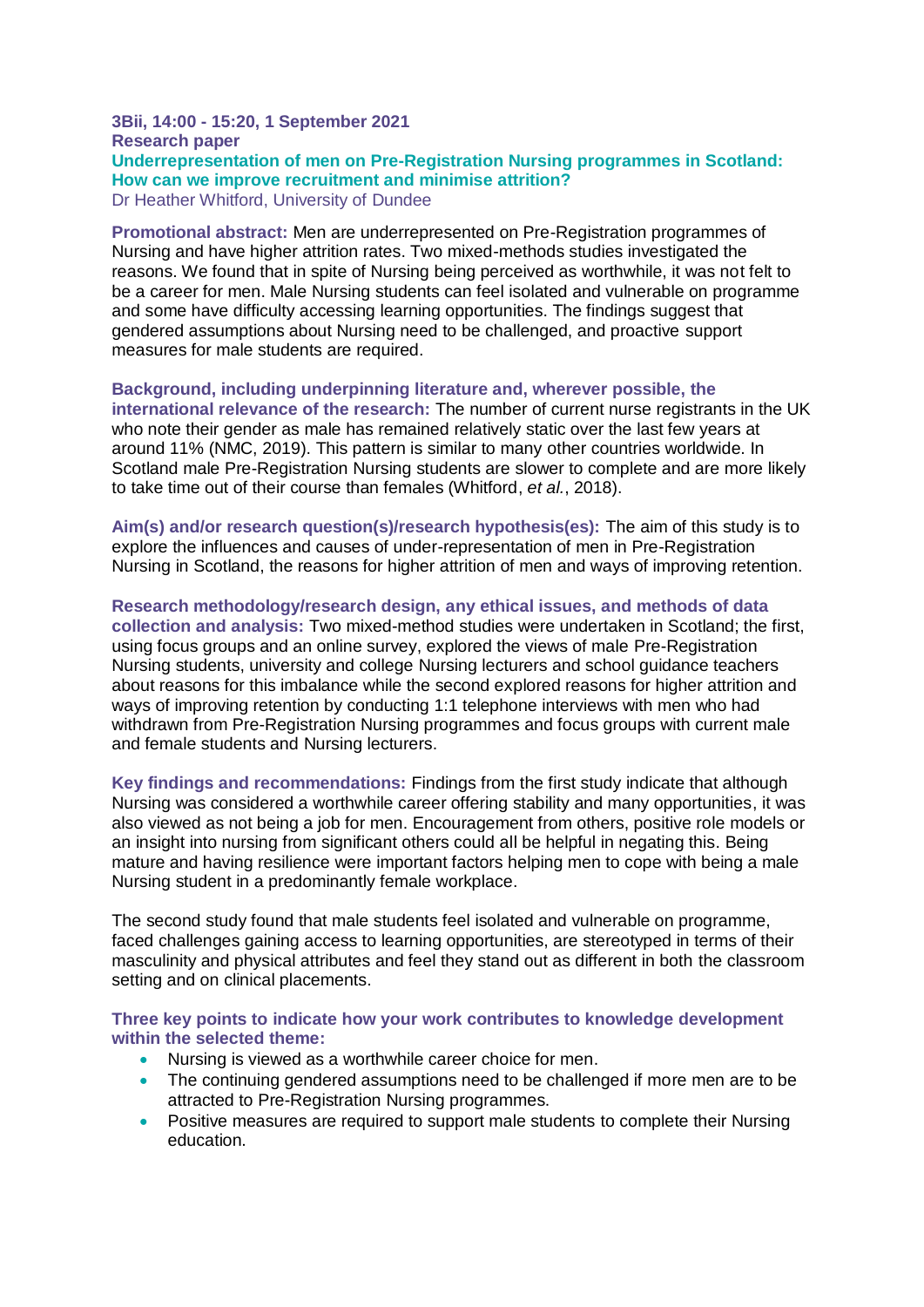**References:**

NMC (2019) The NMC register: 31 March 2019. NMC. Available at: [https://www.nmc.org.uk/globalassets/sitedocuments/other-publications/nmc-register-data](https://www.nmc.org.uk/globalassets/sitedocuments/other-publications/nmc-register-data-march-19.pdf)[march-19.pdf.](https://www.nmc.org.uk/globalassets/sitedocuments/other-publications/nmc-register-data-march-19.pdf)

Whitford, H., Bain, H., Carson, M., Gavine, A., Lee, J., Marland, G. & Taylor J. (2018) Preregistration nursing recruitment and retention – underrepresentation of men, influences and causes. Final report for NHS Education Scotland. Available at: [https://www.nes.scot.nhs.uk/media/4154551/2018\\_](https://www.nes.scot.nhs.uk/media/4154551/2018_-_june_men_in_nursing_final_report_final.pdf) iune men in nursing final report final.pdf.

**Keywords:** Recruitment, Education, Male Nurses, Pre-registration, Retention.

**3Biii, 14:00 - 15:20, 1 September 2021 Innovation paper**

**"They share their stories, so we should share ours." Humanising student recruitment through collaboration with experts by experience**

Wouter Jansen and Jeremy Sowter, Birmingham City University

**Promotional abstract:** Within this session we will explore what it means to humanise healthcare within our own practice as admissions tutors and as a result, from the very beginning of a students' journey. We will share how we have worked with Experts by Experience to develop a recruitment process that focuses on the unique value of stories and how we invite students to reflect on the meaning for their practice as future healthcare professionals.

**Background, context and evidence base for the innovation, including, where possible, its international relevance:** Experts by experience (EbEs) are essential partners in the design and development of healthcare courses (HCPC, 2017) but there is limited literature which explores their contribution to the recruitment of prospective students (Heaslip, *et al.*, 2018). Fitzsimmons (2018) argues that humanising healthcare requires "building stronger relationships between people using services and those delivering them and paying attention to staff experiences too". Duffy (2014) similarly emphasises the importance of relationships, going further in saying that "the patient experience is directly related to the staff experience". We argue that this experience should begin not in training but earlier, during the recruitment phase.

**Aim/focus of the innovation:** We worked with Experts by Experience (EbEs) to work towards developing a positive and meaningful recruitment process, using a collaborative approach as defined by Tew *et al.* (2004) and Rhodes (2012). We focused on the power of stories to facilitate learning and humanise healthcare (Fitzsimmons, 2018), with EbEs sharing their lived experience of communication/swallowing difficulties and Speech and Language Therapy. Applicants were given the opportunity to converse freely with EbEs, thereby redefining their role (Tomlinson, 2014) and positioning them as partners in the interaction at the same time as increasing awareness and understanding of disability (WHO, 2011).

**Implementation of the innovation:**

- Regular planning meetings were scheduled with Expert by Experience (EbE) partners throughout 2018-2019, informed by feedback from students, colleagues and practice partners.
- Interviews were designed to provide a balanced experience for applicants. The morning session provided opportunities to learn about the course/University and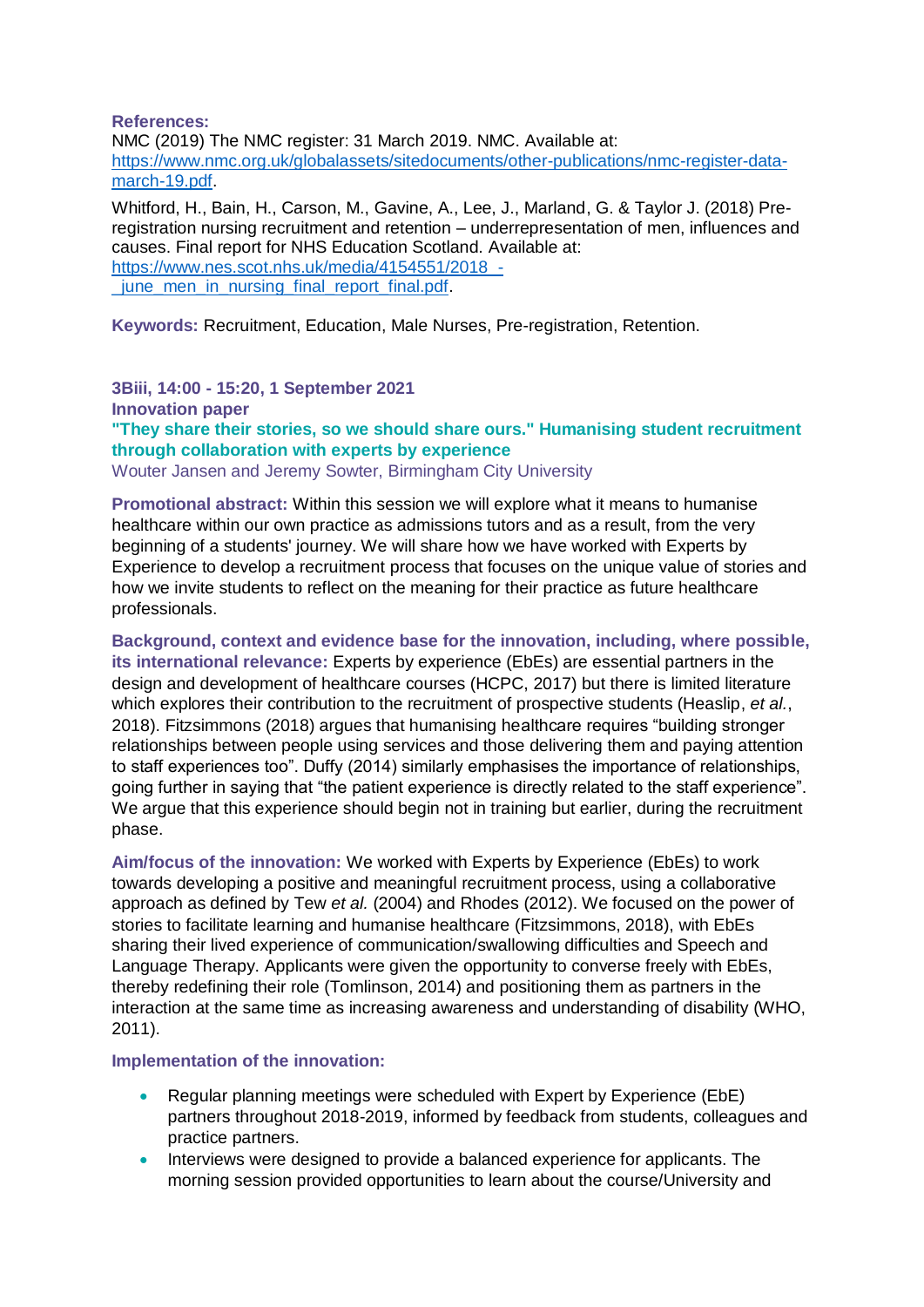listen to the stories of three EbEs, before discussing learning with their peers and asking questions to the 'expert panel'. The afternoon session comprised a face-toface interview task (with a panel including an EbE, practice partner and University tutor) and a written task based on a videoed conversation with an EbE.

## **Methods used to assess the innovation:**

Feedback was gathered from:

- University tutors;
- **Experts by Experience (EbEs);**
- Applicants;
- Practice partners;
- Conversion data (number of applicants who accepted a place that was offered).

\* Due to the nature of our programme (Speech and Language Therapy), many of our EbEs are living with communication difficulties that negatively impact on their participation and wellbeing in many, if not all aspects of life (Worral *et al.*, 2007; Dalemans et *al*., 2008; WHO, 2011; Brady *et al.,* 2013). Feedback from EbEs was therefore particularly valuable in our evaluation and for future planning.

#### **Key findings:**

- Designing and delivering student recruitment events in collaboration with Experts by Experience led to positive experiences for staff, applicants and internal/external partners.
- 100% conversion rate (all students who were offered a place on the programme accepted this).
- Additional time was required at all stages in the process in order to ensure true collaboration and positive outcomes.

#### **Three key points to indicate how your work contributes to knowledge development:** We hope that our presentation will provoke discussion and debate about the following issues:

- the extent to which the application process is humanising or dehumanising for applicants and what this might mean for health professionals of the future;
- $\bullet$  the responsibility of HEIs to provide positive learning opportunities for all applicants  $$ including those who are unsuccessful in their application;
- how people with communication difficulties can and should be supported to be partners within the design and delivery of new provision (with a particular focus on student recruitment).

#### **References:**

Brady, M.C., Fredrick, A. & Williams, B. (2013) 'People with Aphasia: Capacity to Consent, Research Participation and Intervention Inequalities', *International Journal of Stroke*, 8(3), 193–196. doi: 10.1111/j.1747-4949.2012.00900.x.

Dalemans, R.J.P., de Witte, L., Lemmens, J., Wade, D. & van den Heuvel, W. (2008) 'Measures for rating social participation in people with aphasia: a systematic review.' *Clinical Rehabilitation*, 22, 542-55.

Dalemans, R., Wade. D.T., van den Heuvel, W.J.A. & de Witte, L. (2009) 'Facilitating the participation of people with aphasia in research: a description of strategies', *Clinical Rehabilitation*, 23(10), 948–959. doi: 10.1177/0269215509337197.